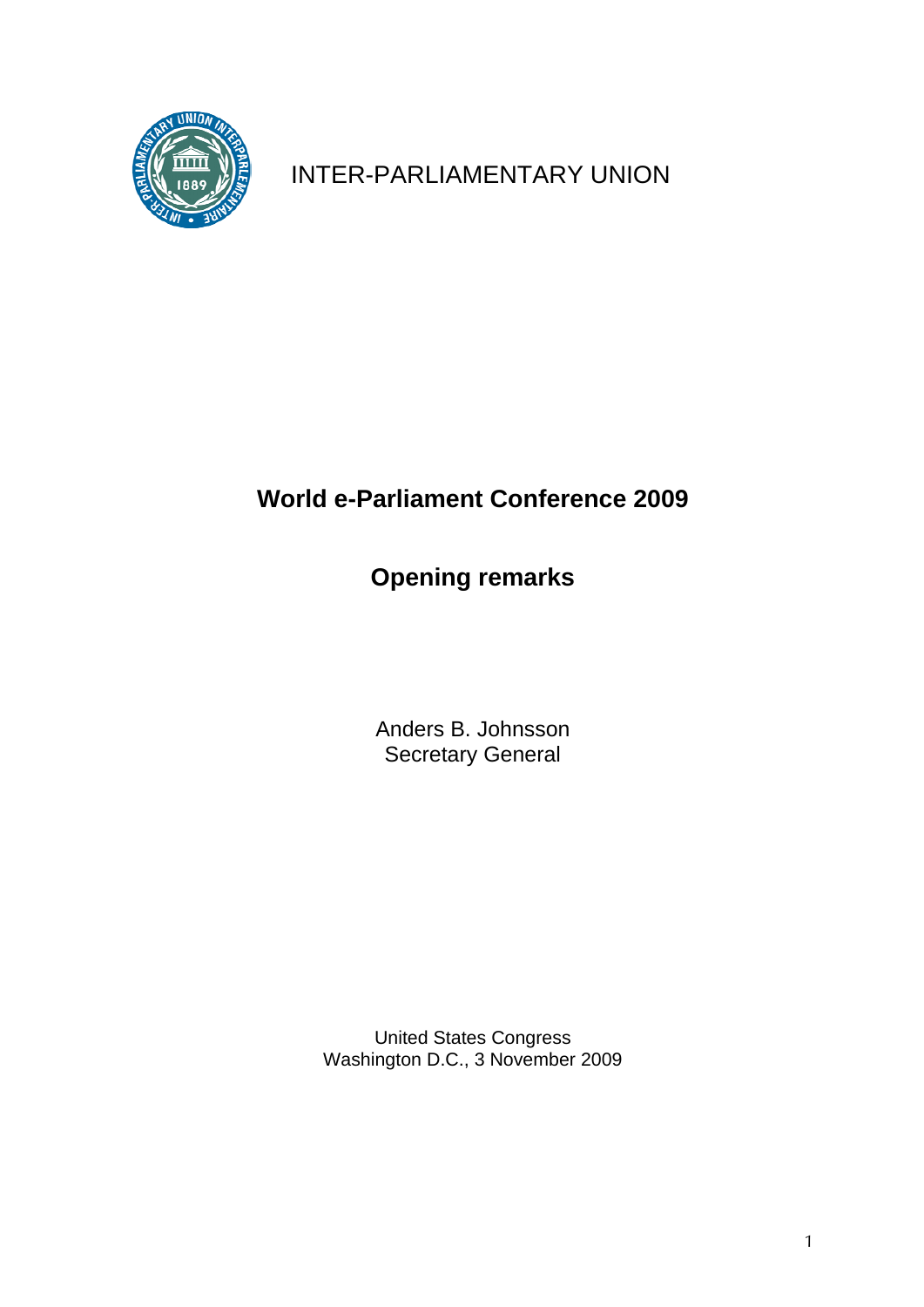Madam Speaker, Under-Secretary Sha, Distinguished delegates,

Every week of the year, people in at least one country are going to the polls to elect a parliament. At any given time, in three or four countries - if not more - an election campaign is drawing to a close. Today, Namibia is one of those countries. That explains why the President of the IPU, Dr. Theo Ben Gurirab, who is also the Speaker of the Namibian Parliament and a senior political leader in his country, cannot be with us here today. He asks for your understanding Madam Speaker since he has to do his part to be re-elected. He has therefore asked me to deliver these opening remarks on behalf of the IPU.

Let me start by saying how pleased I am to be here at the United States Congress. I want to thank you Madam Speaker and through you the US Congress for hosting this important meeting.

My thanks also go to the United Nations Department for Economic and Social Affairs. Together we initiated the Global Centre for ICT in Parliament which is the powerhouse behind today's event.

Since its foundation in 2006, the Global Centre has made huge progress in bringing together a global parliamentary ICT community around the simple idea that sharing knowledge, good practices and information about developing trends in the field of modern information and communication technology helps make parliaments stronger.

The strategic goals we are pursuing through this Centre offer a comprehensive and coherent framework for helping parliaments become more transparent, accessible, accountable and effective through the use of ICT.

Madam Speaker, this is a matter of urgency. A worldwide opinion poll commissioned by the IPU in September 2009 confirmed that there is widespread support for democracy. Of the more than 20,000 respondents, 90% said that it was important or very important to live in a country that is governed democratically. However, the poll showed that citizens around the world have deep misgivings about the way political life functions in their own countries.

While almost everybody considers that it is important that people should be able to express their political views, even when those views are unpopular, only one person out of four thinks that they are completely free to express their views without fear of harassment or punishment.

On average more than two out of three people said that only sometimes or rarely do legislators feel free to deviate from the official views of their party. Moreover, a majority of people believe that opposition parties only sometimes or rarely get a fair chance to express their views and influence government policies.

Parliaments as an institution and parliamentarians as individuals must be concerned about the gulf that separates public aspirations for democratic governance and vigorous public debate, and the widely-held perception of political life as a closed space where there is little room for dissent and real consideration of alternative policy options.

ICTs may hold some of the solutions, especially where young people are concerned. Information technology is pervasive in many young people's lives in a way that formal politics is not.